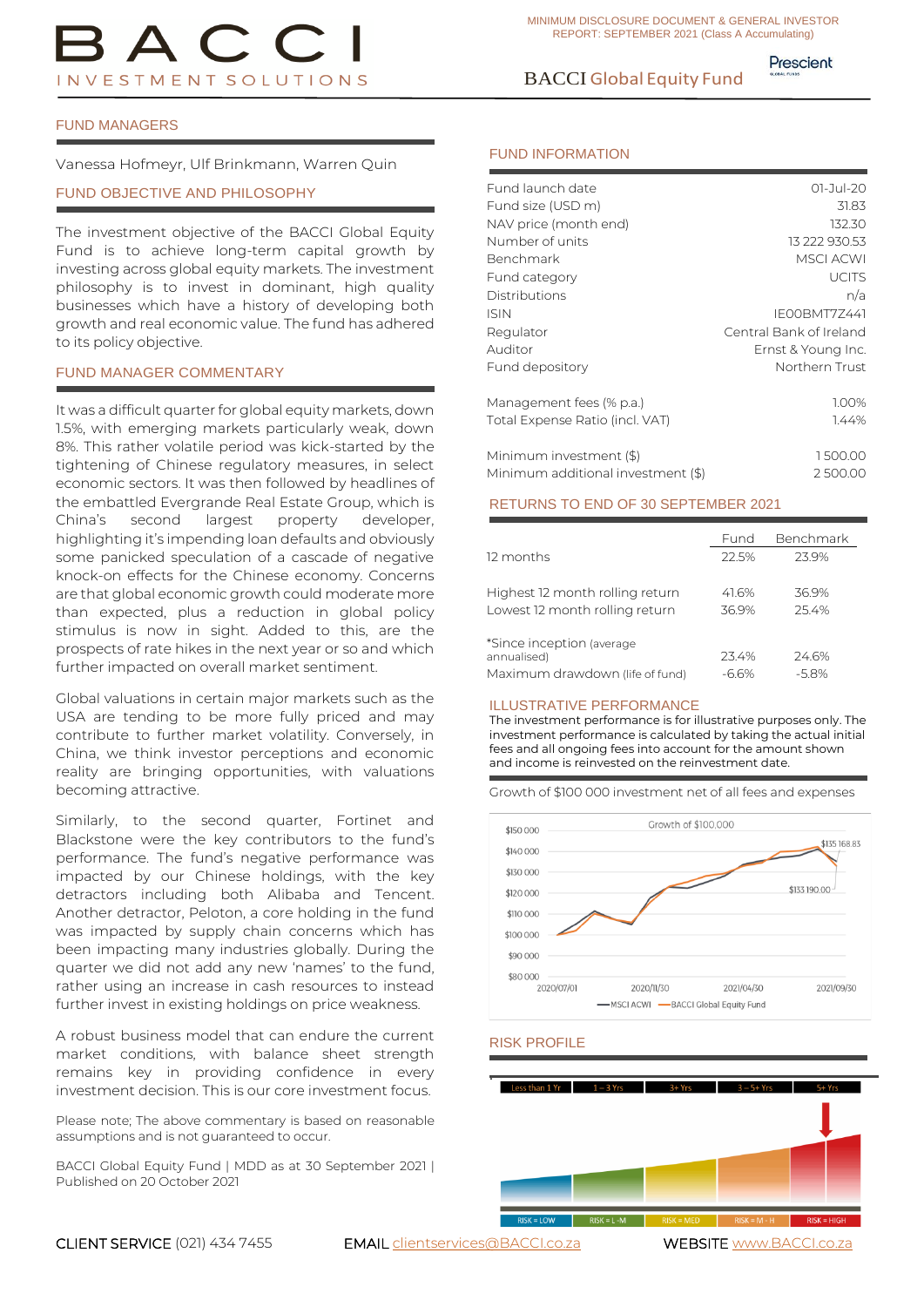Prescient

Total Investment Charges (TIC%) = TER  $(\%)$  + TC  $(\%)$ : The Total Investment Charges (TIC), the TER + the TC, is the percentage of the net asset value of the class of the Financial Product incurred as costs relating to the investment of the Financial Product. It should be noted

## BACCI Global Equity Fund

that a TIC is the sum of two calculated ratios (TER+TC).

SECTOR ALLOCATION

A high-risk profile is associated with this fund as the objective is to be generally highly exposed to equities, which is a more volatile asset class.

#### 6.0% 4.8% 5.0% 4.3% 4 1%  $\Lambda$  0% 4.0% 3.9% 3.8% 3.7%  $4.0%$ 3.6% 3.5%  $30%$  $20%$ 1.0%  $0.0%$ Fortinety Facebook1 Twitter! Dropopot encent Holdin hive Hatha aloton inte

### ASSET ALLOCATION



### **GLOSSARY**

Net Asset Value (NAV): means net asset value, which is the total market value of all assets in a portfolio including any income accruals and less and deductible expenses such as audit fees, brokerage and service fees.

Annualised Performance show longer term performance rescaled to a one-year period. Annualised performance is the average return per one year over the period. Actual annual figures are available to the investor on request.

Highest & Lowest Return: The highest and lowest rolling twelve-month performance of the portfolio since inception.

Total Expense Ratio (TER): reflects the percentage of the average Net Asset Value (NAV) of the portfolio that was incurred as charges, levies and fees related to the management of the portfolio. A higher TER does not necessarily imply a poor return, nor does a low TER imply a good return. The current TER cannot be regarded as an indication of future TER's.

Transaction Costs (TC): is the percentage of the value of the Fund incurred as costs relating to the buying and selling of the Fund's underlying assets. Transaction costs are a necessary cost in administering the Fund and impacts Fund returns.

Total Investment Charge (TIC) should not be considered in isolation as returns may be impacted by many other factors over time including market returns, the type of Fund, investment decisions of the investment manager.

35% 31%319 30% 25%  $20%$ 159  $San.21$ 

### FUND RISK

Derivative Risk: Derivative positions are financial instruments that derive their value from an underlying asset. Derivatives are exposed to implicit leverage which could result in magnified gains and/or losses on the portfolio.

Volatility Risk: Volatility refers to uncertainty and risk related to size of change of an instrument or portfolio. It is a statistical measure of the dispersion of returns for a given security or market index. Volatility is proportional to the directional exposure of a portfolio and is measured by Value at risk (VaR) which is a statistical technique used to measure and quantify the level of volatility.

Concentration and Sector Risk: A large proportion of total assets invested in specific assets, sectors or regions. Concentrated positions or concentrated sectors in a portfolio will materially impact the returns of the portfolio more so than diversified portfolios.

Equity Risk: Applies to investment in shares or derivatives based on shares. The market price of shares varies depending on supply and demand of the shares. Equity risk is the risk of loss due to the drop in the market price of shares. Equity risk can either be systematic risk which is risk to the entire market based on political and economic indicators or unsystematic risk which is company specific and includes risk relating to company profits, future prospects and general consensus on the company or sector.

Currency/Exchange Rate Risk: Assets of a fund may be denominated in a currency other than the Base Currency of the fund and changes in the exchange rate betweenthe Base Currency and the currency of the asset may lead to a depreciation of the value of the fund's assets as expressed in the BaseCurrency.

Foreign Investment Risk: Foreign securities investments may be subject to risks pertaining to overseas jurisdictions and markets, including (but not limited to) local liquidity, macroeconomic, political, tax settlement risk and currency fluctuations.

PORTFOLIO VALUATION & TRANSACTION CUT-OFF

The fund is valued daily at 17:00 New York Time. The transaction cut-off time is 14:00 on a business day. Instruction received after 14:00 will be processed on the following business day.

### TOP 10 HOLDINGS